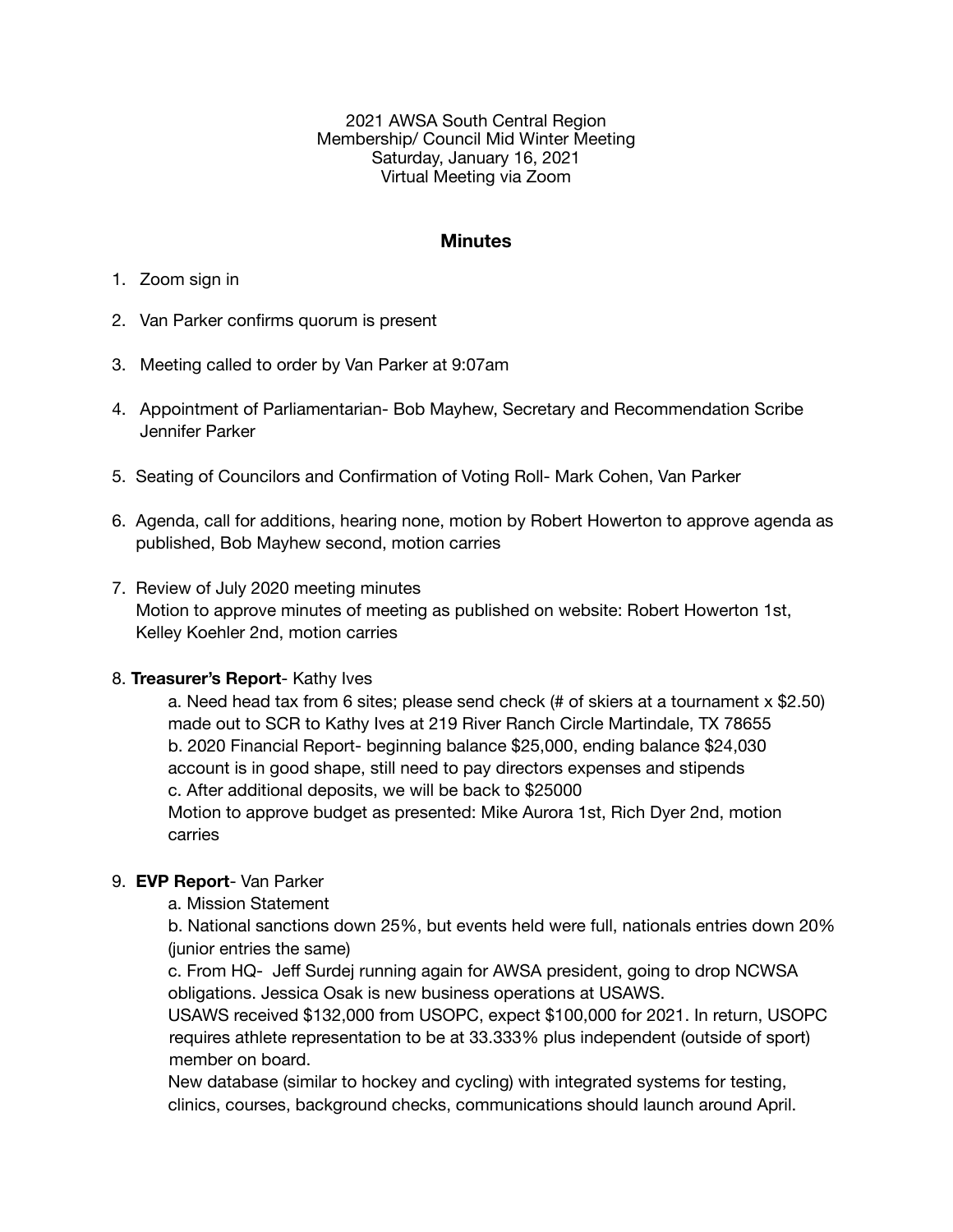Open Bids: 2021 CanAm, 2023 Nationals, 2023 Jr Us Open.

d. Growth Initiatives-

- 1. Partnership with businesses for free supporting memberships
- 2. Practice scores to achieve class F scores
- 3. Development of virtual slalom app is ongoing

 4. Ski league- funds leftover from 2020 for free sanctions and free guest memberships

 5. Team Skiing- Krista Butterfield is new regional commissioner, thank you

- to Danny LeBourgeois for your service.
- 6. Social media is doing great!
- 7. [wheretowaterski.com](http://wheretowaterski.com) Matt Paige taking over, joint effort with Ball of Spray
- 8. Member Recognition- PB stickers, 100', 200' club, most improved, etc.
- 9. Competition Task Force- will need SCR committee member soon
- 10. Training Video- library of tips and videos for members only
- 11. Programming- reprogram/ update current rankings list

Get on the water week July 2-11. Lots of incentives to participate. 2021 Membership Contests- Be sure to check out perk-spot to get benefits of membership

e. IWWF Competition License- anyone who skis in L or R event must have license Single tournament \$7, Annual (Jan-Dec) \$25

Regionals and Nationals will still have E, L,R/ license for L/R required. Need a license to ski outside US in non title event. Team members will need a license. 

License can be obtained and paid online. Email comes from EMS-info watch for email in spam. License will be tied to WSTIMS

Without a license, scores at L,R tournament will count as E score. Skiers skiing E can ski in same order as L,R skiers.

Send questions to Robert Howerton: [robert6262@aol.com](mailto:robert6262@aol.com).

f. Sure Path- Jim Thompson

Sure path required for R tournaments in 2021, required for L/R in 2022 All data in boat can be uploaded to WSTIMS, still want in course video as backup. Tech committee is recommending data be sent within 7 days. Direct questions to Jerry Jackson or Will Busch.

- g. Reminders
- 1. Send scorebooks to Danny LeBourgeois
- 2. Send head tax to Kathy Ives
- 3. Send End Course video to USAWS dropbox

3. Senior driver needs to request video from TC 30 min or 6 skiers for maintenance of rating annually

4. Take safe sport if you have contact with junior skiers, free one time course with yearly refresher. There are currently 4 open cases and 11 closed cases with USAWS.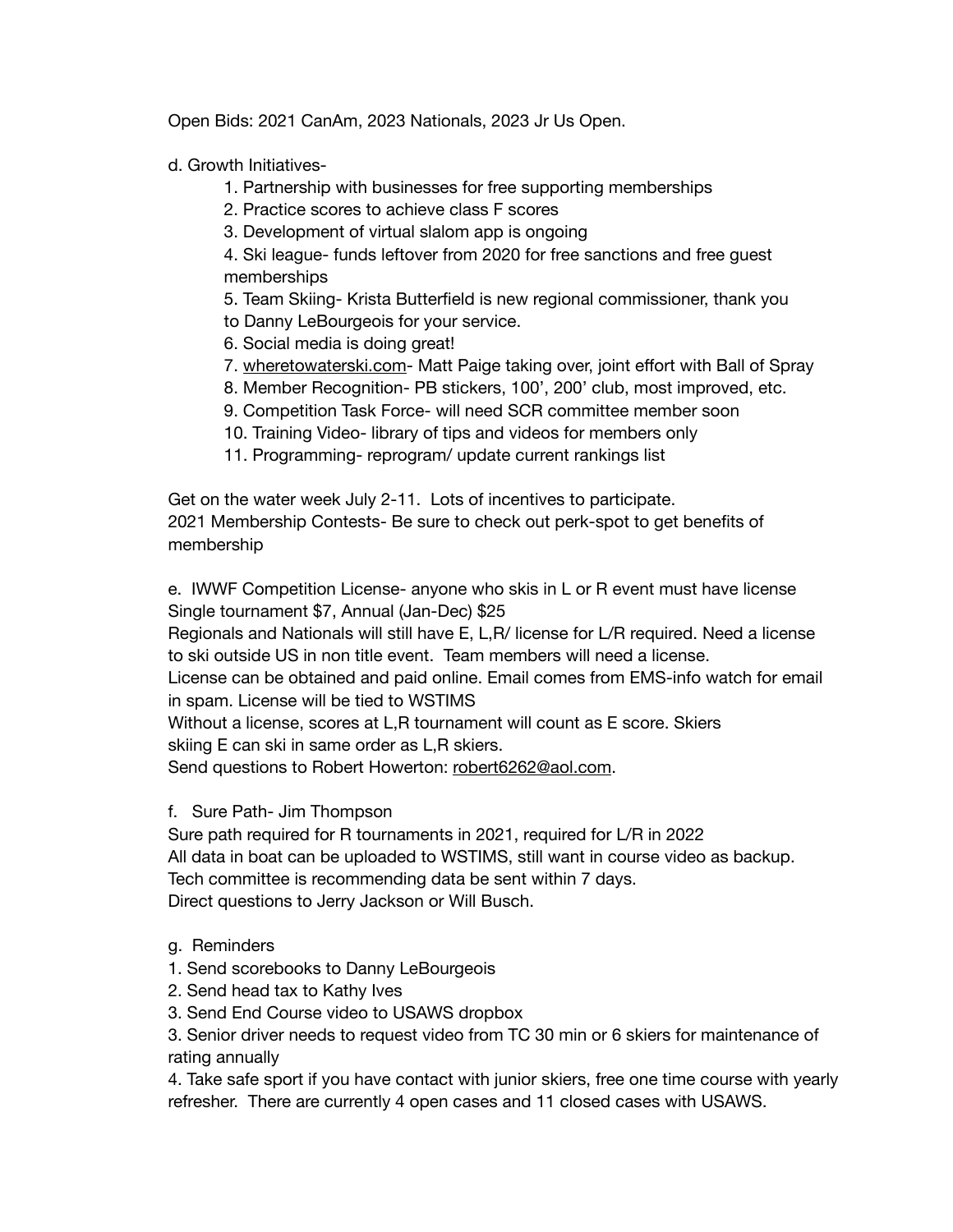5. No alcohol by officials or contestants until duty is done for the day

# 10. **Committee Reports**

Thank you to all chair people for your service!

Retiring: Jerry Bausch as boat driver representative, replaced by Scott Greenwood. Abbi Grathwohl as CenTex co-captain for team skiing, looking for replacement to serve with Mariah Fields, CenTex co-captain. 

- a. Ski League- no report
- b. Social Media- Kathleen Woodhead, requests content, pictures, pb's

 to post on region's social media sites to share good news of our region

c. Rules- Bob Mayhew

**Proposed Rule Changes** are published on USAWS website. Bob explained each proposal and there were no changes recommended by the region.

1: Changed examples fo AWSA administrative vs skiing conditions between AWSA and IWWF

- 2: No penalty on class E score at L,R tournament
- 3. Escalation process for incident in your region
- 4. Elimination of L10 for all divisions/ all events
- 5. Removal of rating for Qualifications Judge at National Tournament
- 6. Disagreements among judges settled before next contestant begins
- 7: Add one minute to each scratched skier at dock
- 8: Protests

9: Eliminate rule 9.08F about meter readers and master board operator, moved to TC

- 10: Scoring ties are allowed only with scores above zero
- 11: Removal of redundant language in communicating jump scores
- 12: Removal of redundant language
- 13: Clarification of slalom runoffs with ZBS
- 14: Chief judge (not LOC) can use shore judge
- 15: Removal of backup timer
- 16: National records set at World Championship/ IWWF tournaments
- 17: Move toward approved boat path measurement system (BPMS)
- 18: Remove diagrams from page 101, duplicates of rule 10
- 19: Change allowable boat adjustments, skiers can still add weight to boat
- 20: Nationals qualification chart

Questions/ Comments:

Will TC rule changes be communicated effectively and timely? Answer: TC and Rules Committee will work together to make sure things don't get lost. Working to be efficient with TC changes.

Have BPMS deviations long line skiers/ slower speeds been discussed? Answer: Not yet, rules committee will need input from drivers. Recommendation: open up ranges for deviation.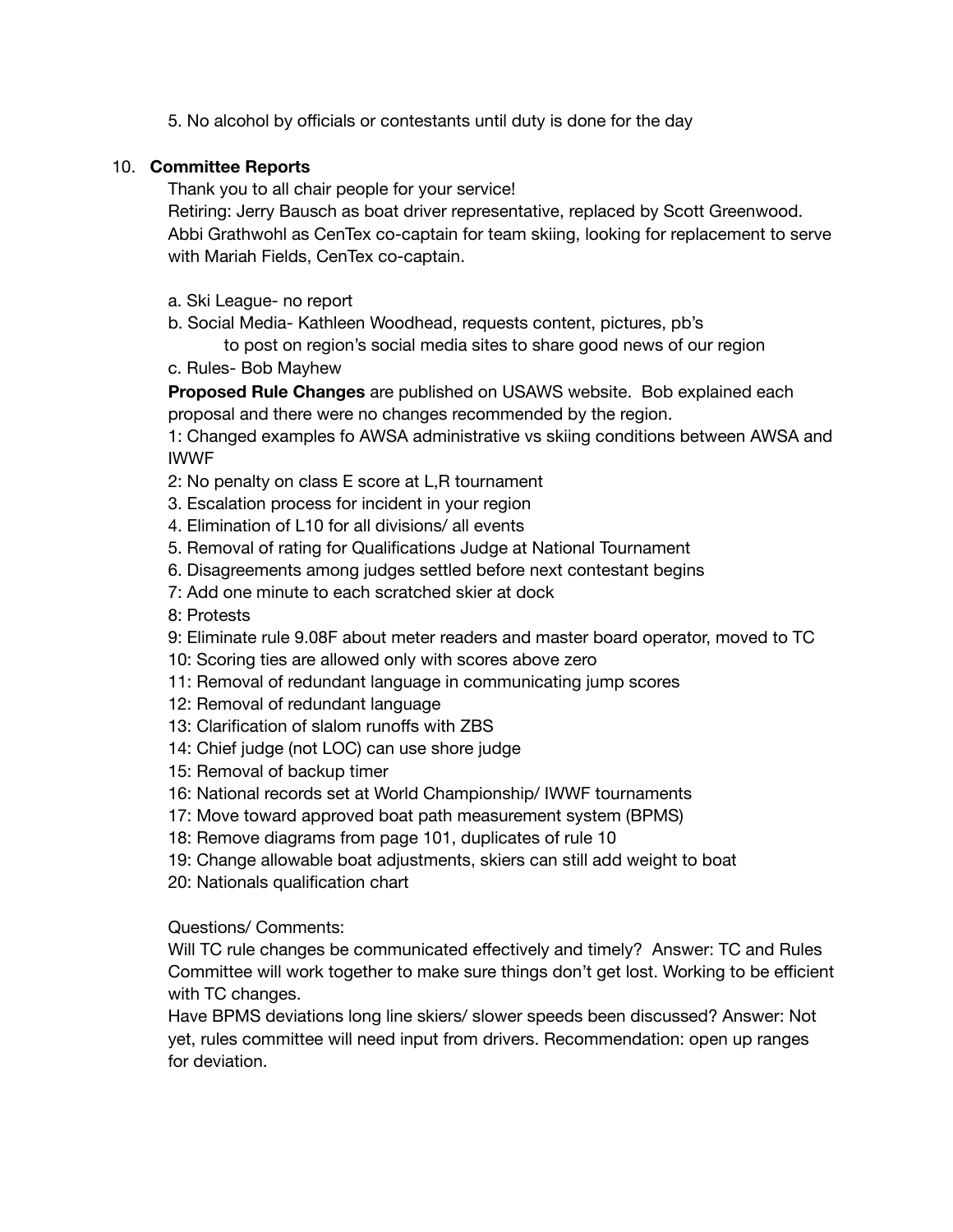d. Skiers Qualification- Kelvin Kelm no report e. Judges and Scores- Jane Greenwood no report f. Junior Development- Lauren Malitz Congratulations to Alana Jones and Zach Butterfield named to 2020 National Team 2021 National Team announced very soon 10 new regional competitors, 5 new national competitors 16 juniors earned national medals, great representation at nationals! No JD tournament in 2020. 2021 JD tournament will be at Ski Texas on June 12-13. Possible clinic for level 5 skiers and below in May, more info to follow Skiers on regional team will receive \$150 stipend toward coaching or training weeks Team week at Bennetts June 7-11 and Pickos May 31- June 4 Starting balance \$4700, ending balance \$5600 Need new sources of income to celebrate achievements, subsidize coaching Considering baskets to be raffled at Regionals Comment: Take some surplus from regional account to use on junior development, will have surplus from virtual meetings/ no travel for 2021 Board Meeting Motion to resume \$3000 yearly grant to JD: Bob Mayhew 1st, Julie Krueger 2nd, motion carries

g. Towboat/ Speedboat Control- Mike Hamilton

**Proposals** 

1. Tournament boats are approved for 3 years. Proposing that older boats with ZO be approved if previously approved boat

2. Boats that have been tested do not have to be retested

3. LOC to pay Promo boat owners \$25 per hour for use during a tournament. Does not apply to regionals or nationals. Suggested that LOC add \$5 to entry fees. Comments; good deal, boat owners that do not have to accept, unclaimed fees set aside? Is the fee negotiable? Suggestion to drop the word *year* on Proposal C

## h. Seeding- Danny LeBourgeois

This year saw difficulties with switch to new system. Check to make sure your credits and scores are correct. Comment: work needs to be done to ensure grassroots credits

i.Technical- Jim Thompson, new video jump measurement and trick timer to run on Windows 10. Free download available, developed by Chip Shand

## j. Boat Drivers- Jerry Bautsch

Committee discussing changes to boat path monitoring systems requirements, use of drivers at two lake sites, selection of drivers for Nationals, growth of online clinics for drivers, drivers policy manual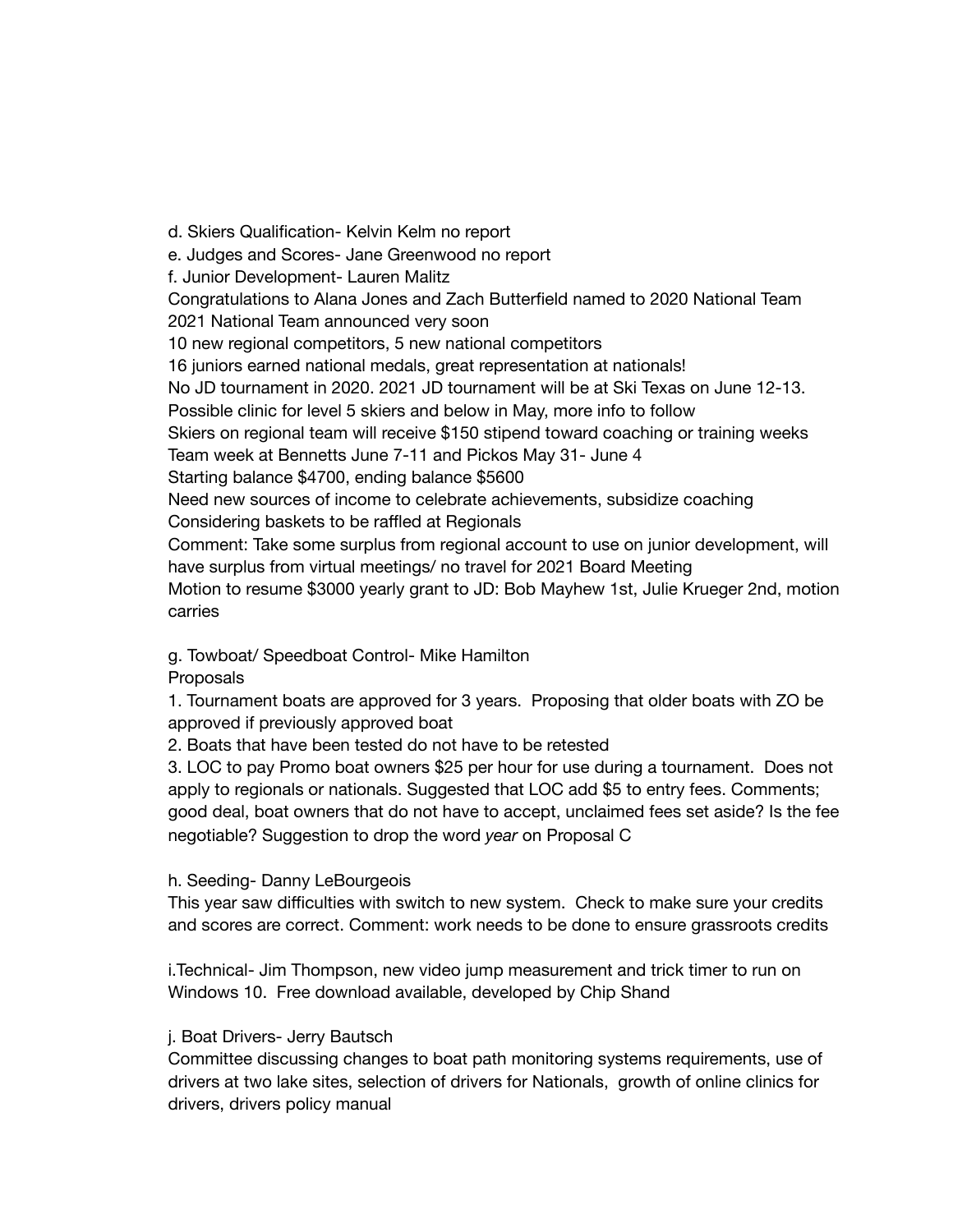k. International Activities (IAC)- Sam Greenwood no report IWWF dates are posted on IWWF website. Many awaiting approval.

#### l. Safety- Terry Dlugosh

500 people nationwide need a safety clinic in 2021. If your area needs a clinic, please contact Terry Dlugosh as soon as possible to schedule. SMRR hosting a safety clinic on Feb 27.

## m. Bylaws- Lisa Holland

Two major changes:

- 1. AAC seating on council- elite skiers will now represent 33.3% of council
- 2. Change in bylaws to include Title 7 protections

n. Executive (AWSA)- Bob Mayhew, Van Parker, see notes above on EVP Report

o. History- Elgin Faulkner no report

#### p. Regional Guide- Julie Krueger

Regional guides are no longer subsidized by USAWS, USAWS now be using DigiMaxrequires a higher resolution photos than cell phones. Our region will use its own digital platform. Julie will send out information soon. Please send pictures and content to Julie by February 1.

#### 11. Other Items:

a. 2021 Regionals Update **July 23-25** Regionals- San Marcos River Ranch Regionals will most likely be similar format as last year

b. Officials for Regionals and Nationals Officials for Regionals and Nationals- nominations are due by end of this weekend

c. Nationals Update- 530 skiers over 1000 pulls, no decline in Jr. entries, **Aug 8-14** Nationals in Chicago, SCR will send 2 judges, 1 scorer, 2 drivers

## Probable night jump event

70,000 views on webcast last year, would like to webcast again this year, Jeff Surdej requests \$500 donation from region for webcast instead of regional tent, hopes that webcast will become part of budget. Motion Julie Krueger, Second Jerry Bautsch, motion carries.

2022 Nationals Kansas (Wichita)

2023 Nationals bids are open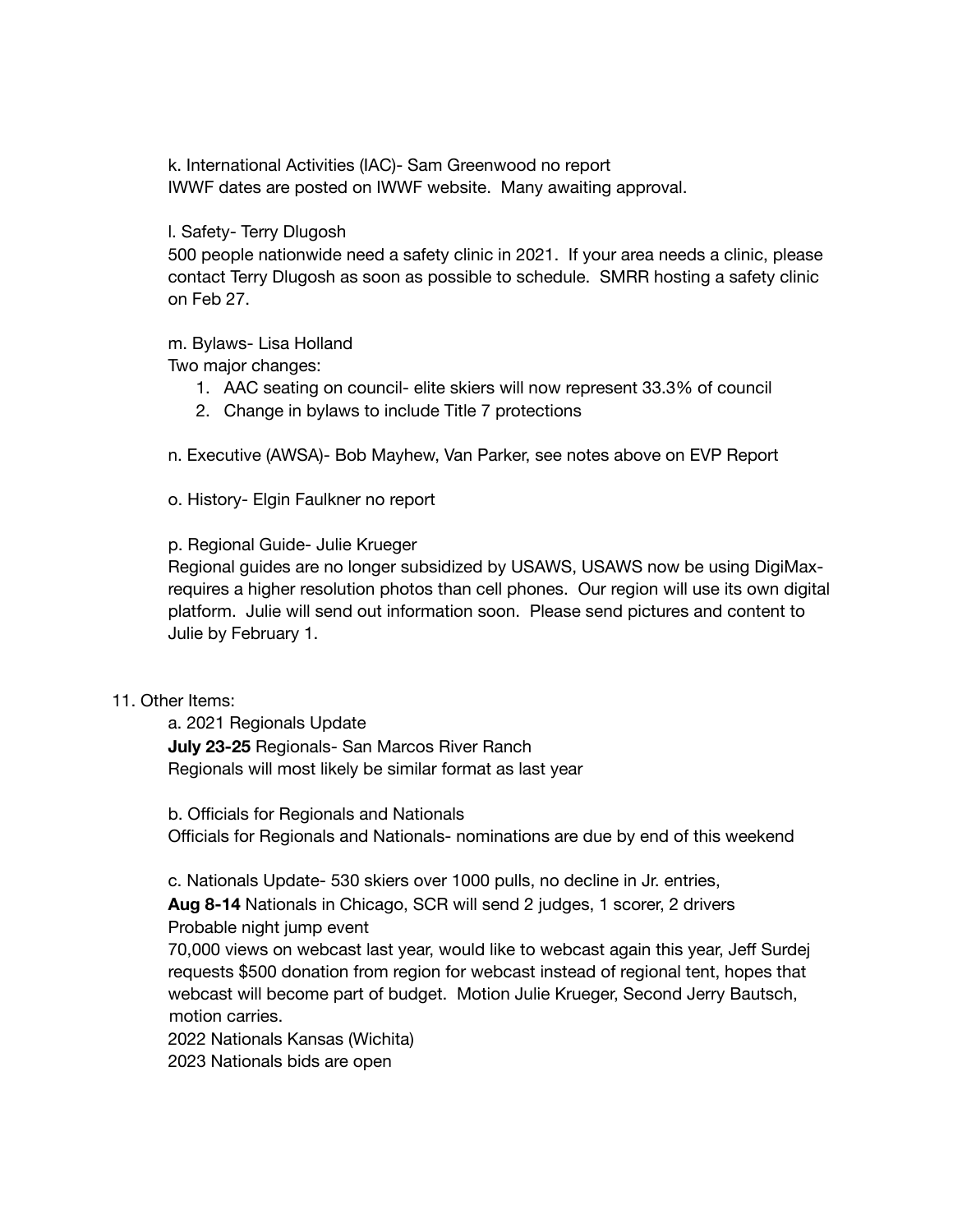12. Review and Approval of Tournament Schedule for 2021 Tournament Schedule is uploaded on website

### **May 22-23** Gordon Hall Celebration

3 event, 1 round class C, signup ski times available, Saturday night River Park celebration with dinner and band, 

participants will receive event t-shirt, everyone please trick to celebrate Gordon's contributions to our sport and wear LSF development t-shirts

NCWSA Schedule Update- Jackson Driggs

Officials and sites are always invited to participate. Thank you to our supporters! No events for 2020 allowed to sanction, thank you to sites for accommodating collegiate skiers. Bailey Austin, Jackson Driggs, Danny LeBourgeois are regional representatives on NCWSA national board.

Collegiate dates will be decided by March 1

**April 30- May 1** Regionals to be hosted by University of Louisiana Lafayette, sites that are willing to host a collegiate tournament, please reach out to Jackson Driggs at driggs.jackson@gmail.com

**May 13-15** Nationals (and All Stars) Laku Landing, Colorado

**Sept 11-12** Collegiate tournament, location possibly Frame Switch

**October 2-3** Collegiate Regionals, site tbd

**October 21-23** Collegiate Nationals at Bennetts- plan to attend since it is in our region!

LATC changed form 9/11-12 to 9/4-5

Motion to approve schedule for 2021 with LATC amendment but as otherwise published: Kathy Ives 1st, Julie Krueger 2nd, motion carries

## 13. Directors reports/ comments:

Julie: be sure to watch webcast of Nationals- awesome! Kelly: please feel free to send any questions/ comments

Comment:

When are regionals 2022 bids due? Answer: Summer meeting 2021 Way to charge for nationals webcast/ pay per view? Answer: will discuss at national meeting

14. Old/ New Business

Old Business: none New Business: